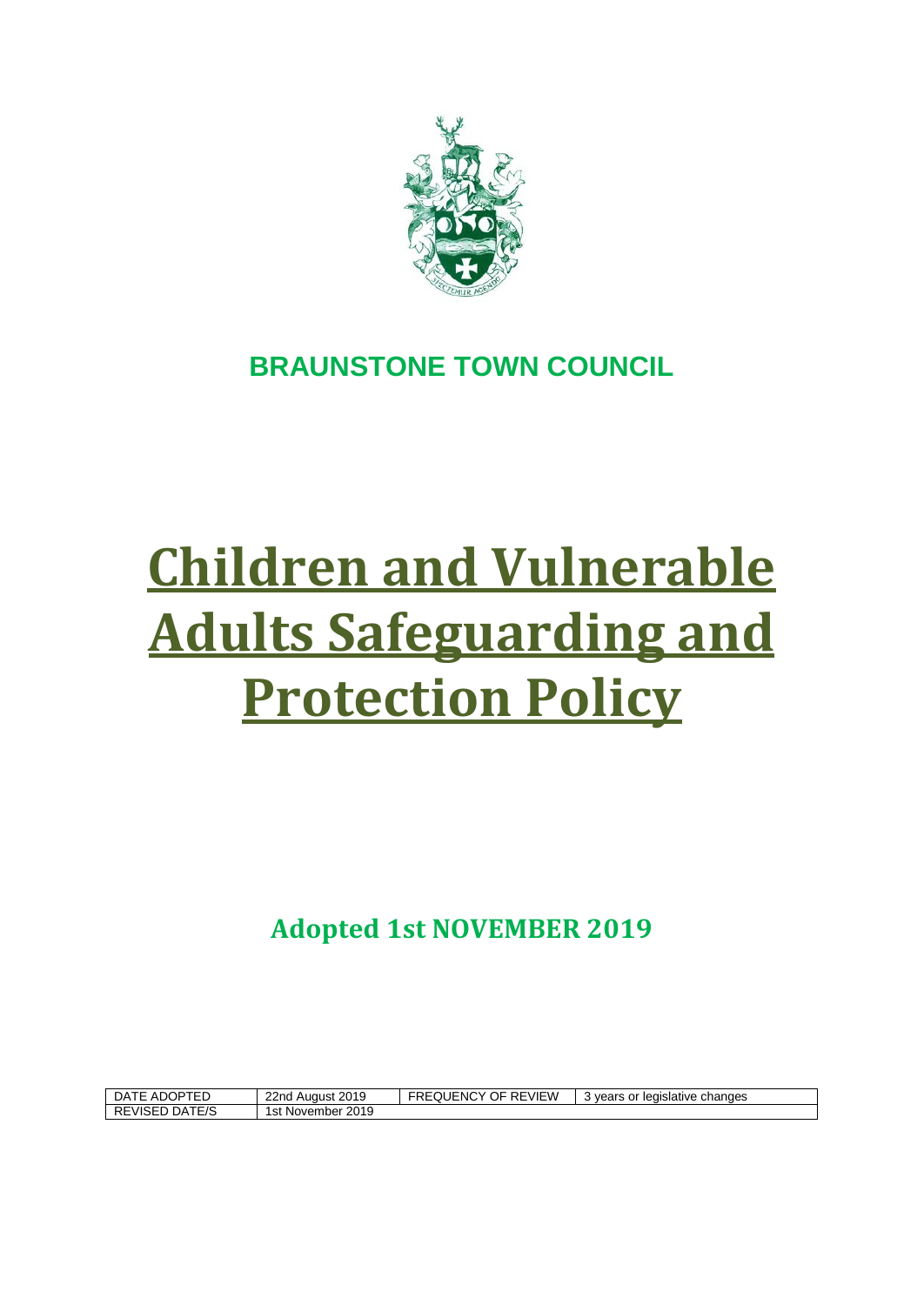# **BRAUNSTONE TOWN COUNCIL**

#### **CHILDREN AND VULNERABLE ADULTS** SAFEGUARDING AND PROTECTION POLICY

# **CONTENTS**

| <b>Item</b>   |                                                            | Page No. |
|---------------|------------------------------------------------------------|----------|
| $\mathbf 1$ . |                                                            |          |
| 2.            |                                                            |          |
| 3.            |                                                            |          |
| 4.            |                                                            |          |
| 5.            |                                                            |          |
|               |                                                            |          |
|               |                                                            |          |
|               |                                                            |          |
|               |                                                            |          |
|               | BEHAVIOUR GUIDELINES FOR THOSE WORKING WITH YOUNG PEOPLE 7 |          |
|               |                                                            |          |
|               |                                                            |          |
|               |                                                            |          |
|               |                                                            |          |
| 8.            |                                                            |          |
| 9.            |                                                            |          |
|               | 10. DEALING WITH ALLEGATIONS AGAINST A ROLE HOLDER 9       |          |
|               |                                                            |          |
|               |                                                            |          |
|               |                                                            |          |
|               |                                                            |          |
|               |                                                            |          |
|               |                                                            |          |
|               |                                                            |          |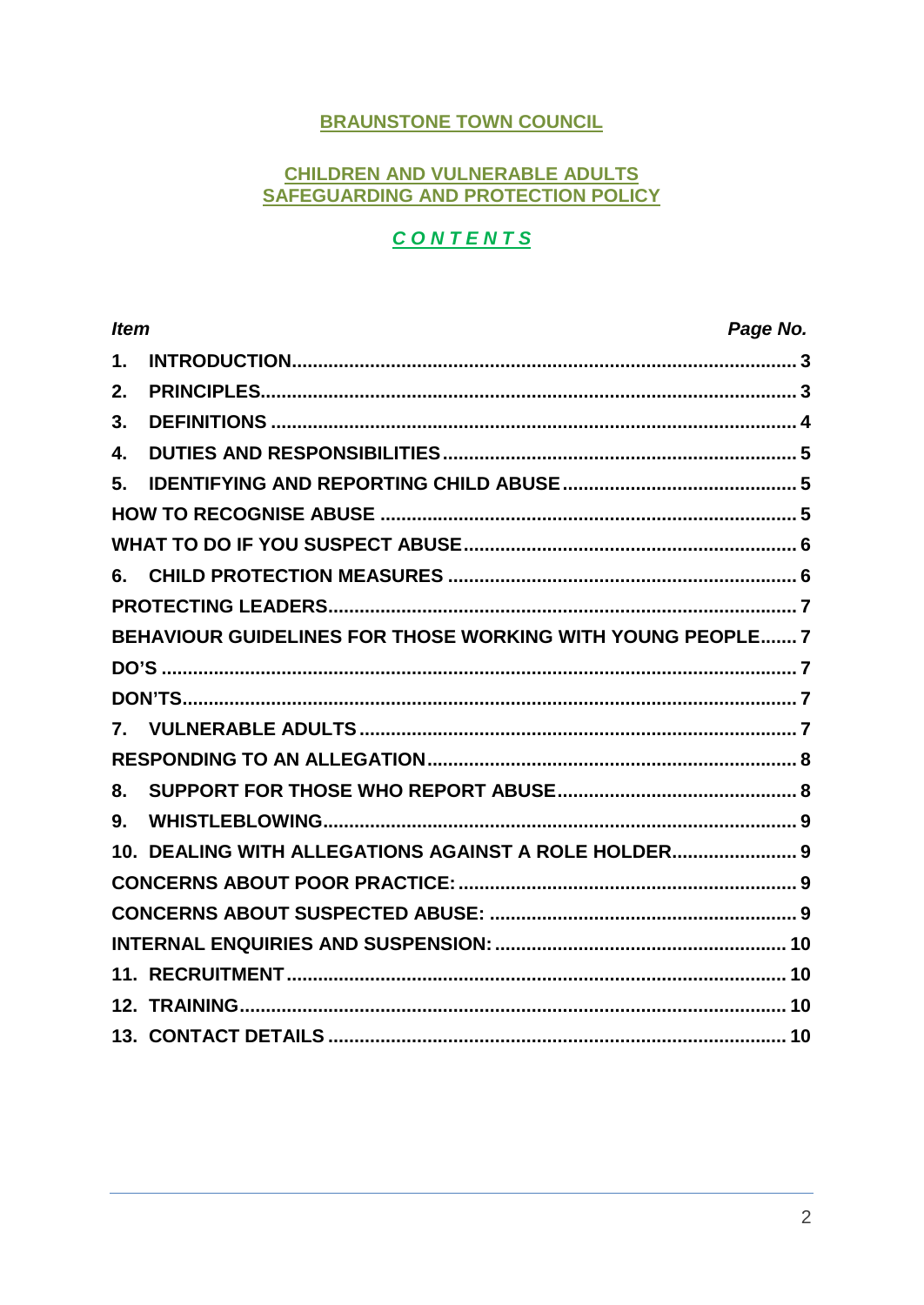# **BRAUNSTONE TOWN COUNCIL**

#### **CHILDREN AND VULNERABLE ADULTS SAFEGUARDING AND PROTECTION POLICY**

#### <span id="page-2-0"></span>**1. INTRODUCTION**

The Children and Vulnerable Adults Safeguarding and Protection Policy sets out Braunstone Town Council's approach to preventing and reducing harm to children and vulnerable adults when they are in contact with the Town Council's services, staff, councillors, volunteers and contractors.

#### <span id="page-2-1"></span>**2. PRINCIPLES**

Through this Policy, Braunstone Town Council aims to:

- (a) promote and prioritise the safety and wellbeing of children and vulnerable adults;
- (b) provide assurance to parents, carers and other parties that the Town Council takes reasonable steps to manage risks and keep children and vulnerable adults safe;
- (c) ensure that everyone understands their roles and responsibilities in respect of safeguarding and is provided with the necessary information, training and support on safeguarding matters;
- (d) prevent the employment of individuals in work with children and/or vulnerable adults where they have been barred by the DBS or are deemed by the Town Council to pose an unacceptable risk to vulnerable groups; and
- (e) respond to any allegations or suspicions regarding harm to children or vulnerable adults arising from contact with the Town Council's services, staff, councillors, volunteers or contractors, whether the harm has taken place on Council premises or not.

The Policy also seeks to manage effectively the risks associated with activities and events involving children and vulnerable adults through:

- (a) the risk assessment process which involves identifying risks and means of reducing or eliminating these;
- (b) implementing the required actions identified by the risk assessment process and reviewing the effectiveness of these on a regular basis;
- (c) ensuring that the appropriate DBS or basic disclosure checks are conducted, depending on eligibility, for any individuals starting or moving into work which involves working with children or vulnerable adults; and
- (d) requiring new employees and individuals involved in working with children or vulnerable adults to familiarise themselves with the content of this policy.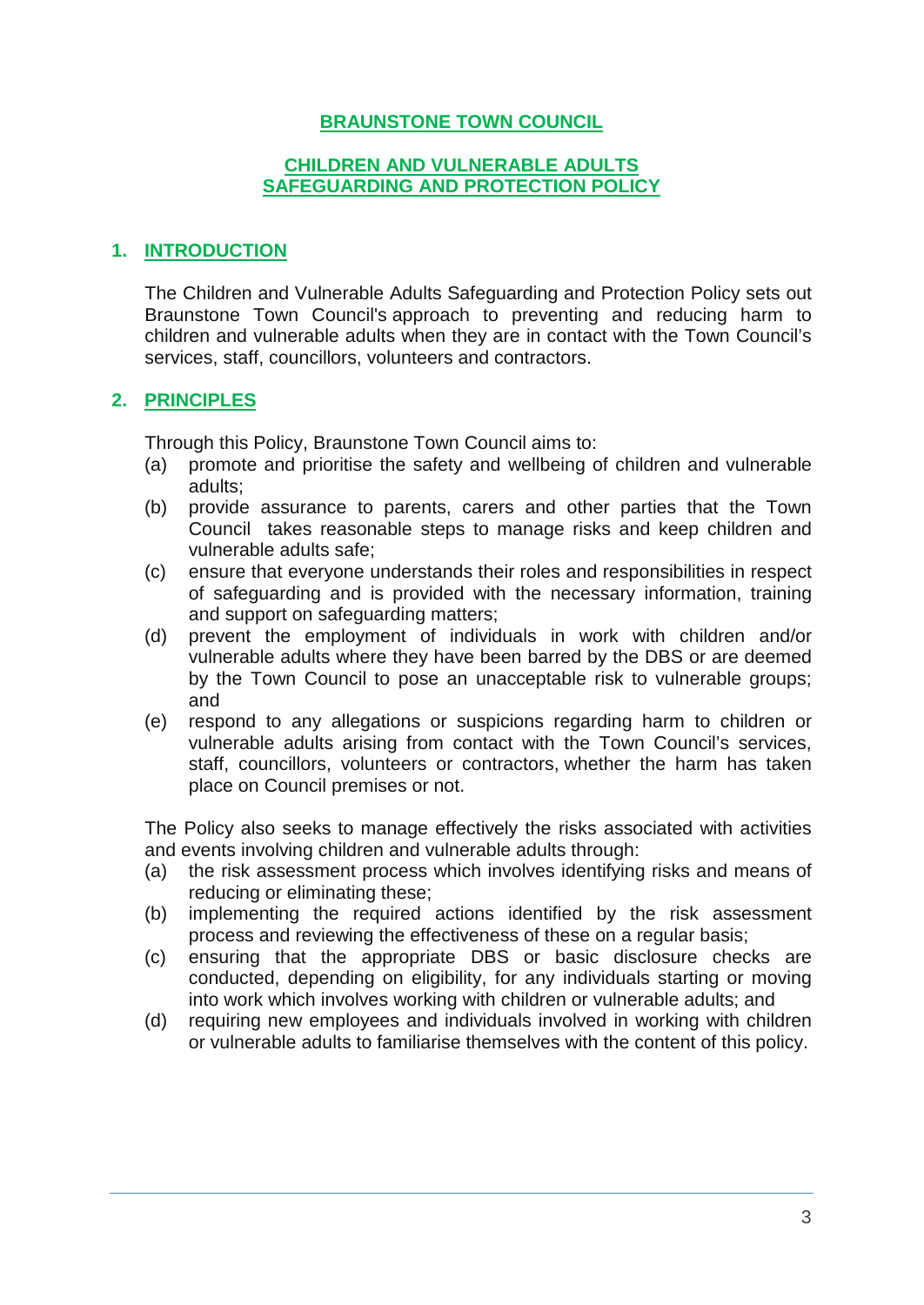# <span id="page-3-0"></span>**3. DEFINITIONS**

A Child is defined as anyone who has not reached their 18th birthday.

Vulnerable adults are people who are 18 years of age or over and are getting or may need help and services to live in the community. Vulnerable adults may be unable to take care of themselves and unable to protect themselves from harm or exploitation by other people.

#### **What is Child Abuse?**

Child abuse is a difficult issue and presents challenges to all involved in providing services for young people. It is not always easily recognisable but is generally divided into four categories:

- 1. Physical Abuse where adults physically hurt or injure children, hitting, shaking, squeezing, burning and biting are all forms of physical abuse. Giving children alcohol, inappropriate drugs or poison and attempted suffocation or drowning are also physical abuse.
- 2. Neglect an adult may fail to meet a child's basic needs, like food, warm clothing or medical attention. Children might be left alone unsupervised. Abuse in any form can affect a child of any age.
- 3. Emotional Abuse persistent lack of love and affection damages children emotionally. Being constantly shouted at, threatened or taunted can make the child very nervous and withdrawn.
- 4. Sexual Abuse this is where children are encouraged or forced to observe or participate in any form of sexual activity. This could occur through unnecessary or inappropriate physical contact or through suggestive comments or innuendo or include showing children pornographic materials.

#### **Abuse of Vulnerable Adults can include:**

- physical,
- financial.
- material.
- sexual,
- psychological,
- discriminatory,
- emotional abuse
- neglect.

Abuse can take place in any setting, public or private, and can be perpetuated by anyone.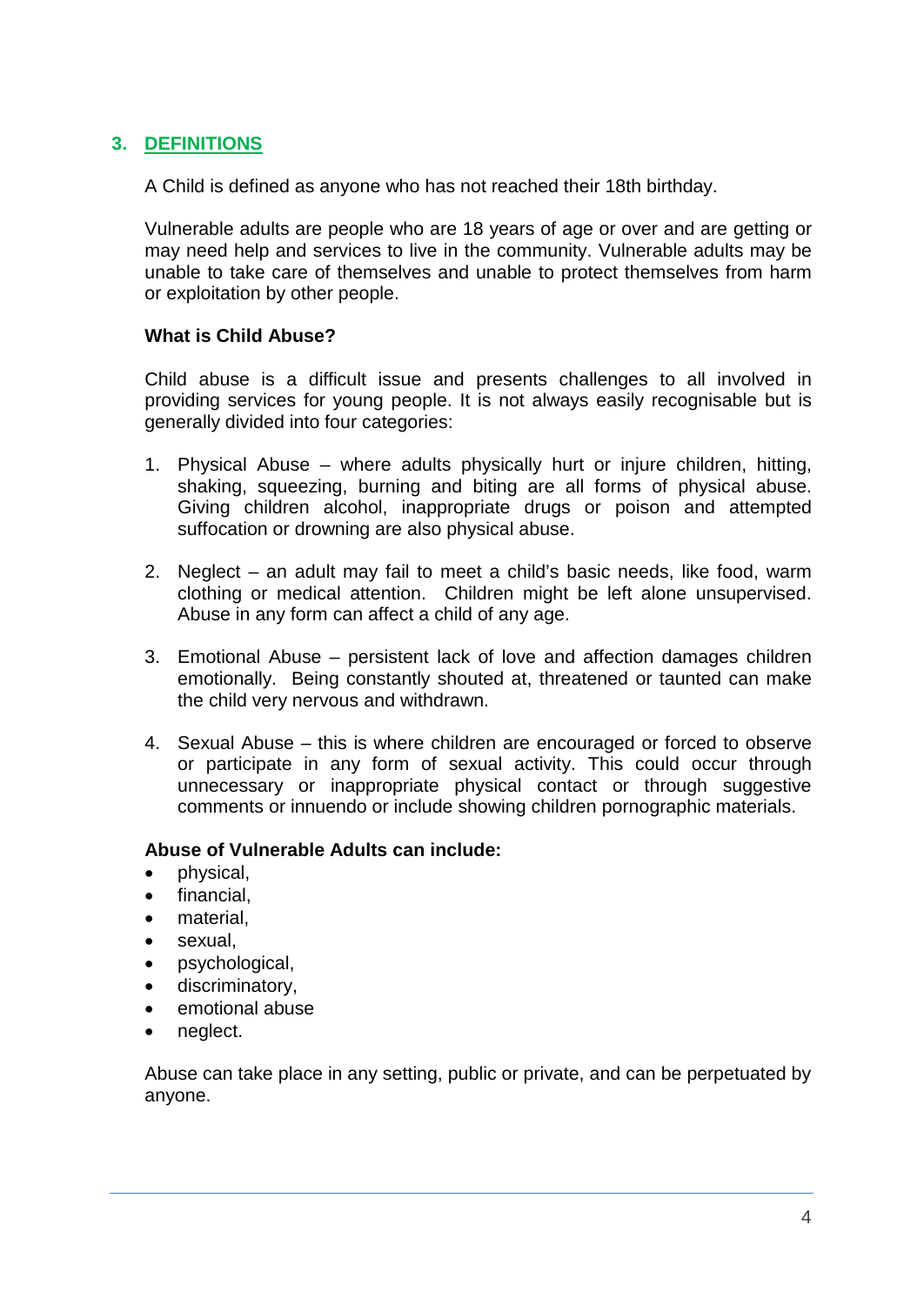# <span id="page-4-0"></span>**4. DUTIES AND RESPONSIBILITIES**

#### **Responsibilities of Braunstone Town Council:**

- 1. To ensure councillors, staff, volunteers and contractors are aware of the need to protect children and vulnerable adults
- 2. To notify the appropriate agencies if abuse is identified or suspected
- 3. To support and where possible secure the safety of individuals and ensure that all referrals to services have full information in relation to identified risk and vulnerability
- 4. To utilise the Disclosure and Barring Service to check councillors, staff, volunteers and contractors that have access to or work with Children and/or Vulnerable Adults

# **Responsibilities of Role Holders and Contractors:**

- 1. All councillors, staff, volunteers and contractors working on behalf of Braunstone Town Council have a duty to promote the welfare and safety of children and vulnerable adults
- 2. To be familiar with the Children and Vulnerable Adults Safeguarding and Protection Policy
- 3. To take appropriate action in line with the policy of Braunstone Town Council
- 4. To declare any existing or subsequent convictions.

# <span id="page-4-1"></span>**5. IDENTIFYING AND REPORTING CHILD ABUSE**

#### <span id="page-4-2"></span>**How to recognise abuse**

- Unexplained or suspicious injuries such as bruising, cuts or burns, particularly if situated on a part of the body not normally prone to such injuries;
- The child describes what appears to be an abusive act involving him or her;
- Someone else (child or adult) expresses concern about the welfare of another child;
- Unexplained changes in behaviour such as becoming very quiet; withdrawn or displaying sudden outbursts of temper.
- Inappropriate sexual awareness;
- Engaging in sexually explicit behaviour;
- Distrust of adults, particularly those with whom a close relationship would normally be expected;
- Difficulty in making friends.

If you notice any social changes in the behaviour of a child, worrying marks or bruises or hear a child/children talking about things which give cause for concern then your first responsibility is to the child.

It is not safe to assume that someone else will take action. As an adult you have a duty to take appropriate action. Recognising and coping with child abuse is very stressful and the person reporting the concern will not have to cope alone.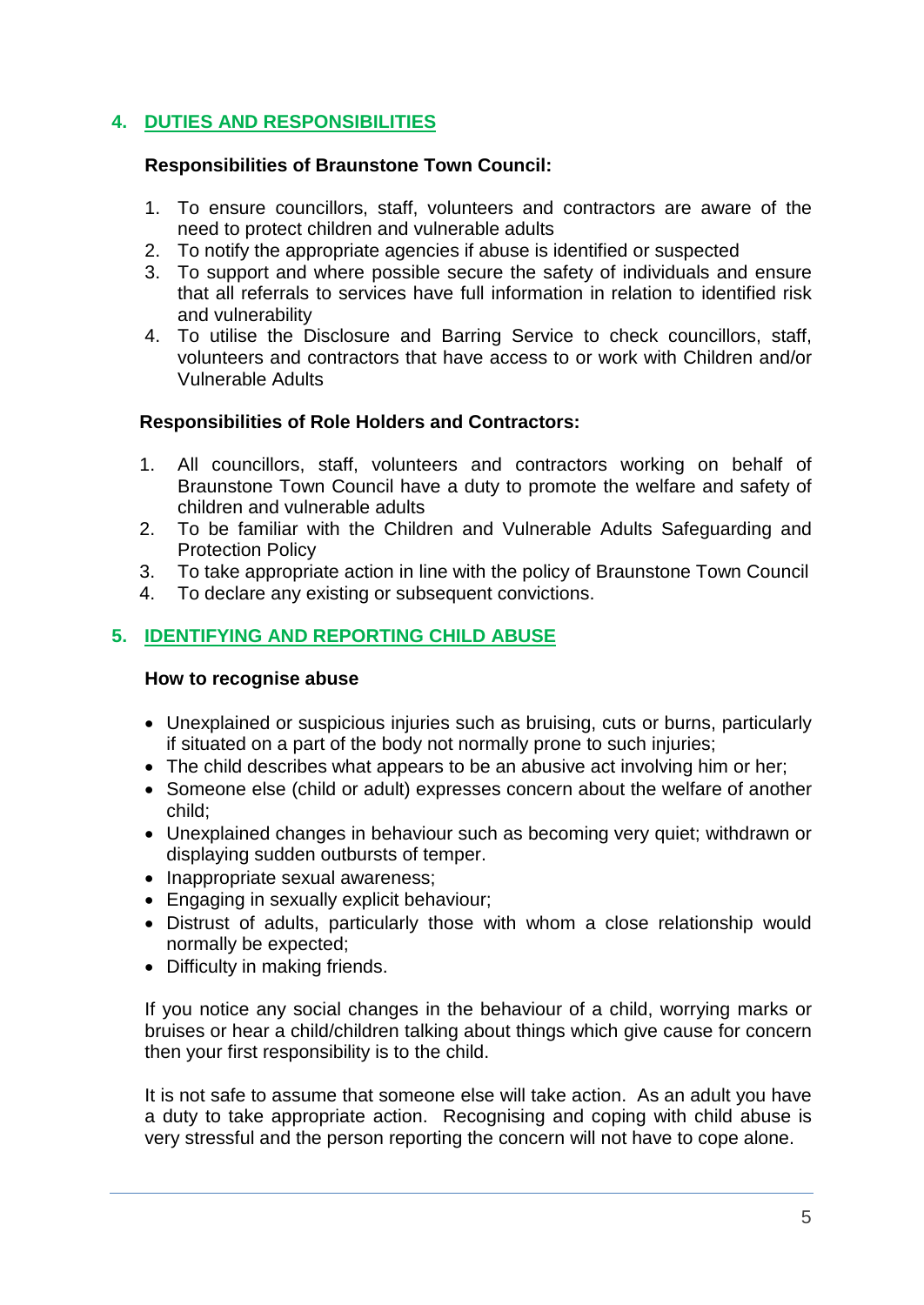#### <span id="page-5-0"></span>**What to do if you suspect abuse**

If a child spontaneously talks of experiences which give cause for concern, you should:

- 1. Explain to the child that if he/she discloses information which leads you to believe they are being abused, you will be unable to keep it confidential.
- 2. Listen to the child without questioning him/her. Be aware of your own reactions as showing disapproval may stop the child from continuing with their disclosure.
- 3. Do not try to stop the child from recalling events. Make a note of what is said, in what context, the setting, the timing and which people were present. (complete a log if you have one)
- 4. Inform the designated Safeguarding Officer immediately or if they are unavailable an appropriate senior member of staff immediately. If you are unsure of what action to take it would be appropriate to seek advice from either the police or social services department.
- 5. The Safeguarding Officer will contact the appropriate authorities including the Duty Social Worker in the area where the child lives as soon as possible.

Allegations of abuse will be treated similarly whether the disclosure is relating to an individual from within or externally of the Town Council. The information should be passed onto the designated Safeguarding Officer and handled in the same way. Social Services will also follow the same procedure as they do to investigate allegations of abuse for a family.

The designated Safeguarding Officer in Braunstone Town Council is the Deputy Executive Officer & Community Services Manager, Pauline Snow, who can be contacted on 0116 289 9270 or at Braunstone Civic Centre. Any concerns or reports of abuse must be reported to this individual as soon as possible.

# <span id="page-5-1"></span>**6. CHILD PROTECTION MEASURES**

The following measures will be adopted to ensure the safeguarding of children accessing and using Braunstone Town Council's facilities and services:

- (a) the Town Council aims to ensure that recruitment of all staff and volunteers is conducted in a way to safeguard children and where appropriate undergo an enhanced Disclosure Barring Service check, which should be renewed annually, or register with the Barring Service's update service;
- <span id="page-5-2"></span>(b) all workers and volunteers will be given a copy of the policy and those who work directly with children will receive training as part of their induction to the organisation.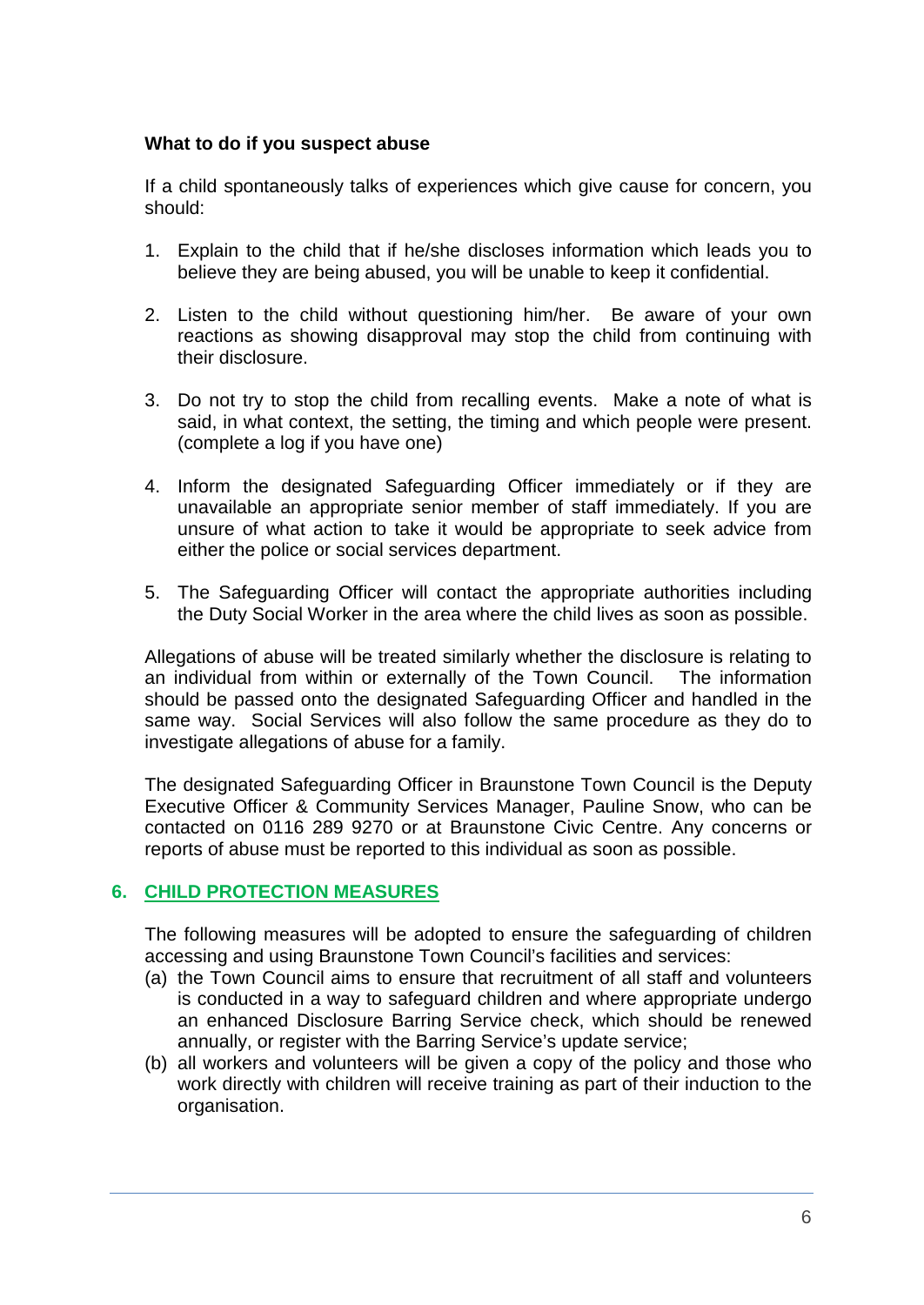# **Protecting Leaders**

- (a) Never believe that "it could never happen to you'.
- (b) If you suspect that a young person is developing an inappropriate affection for you, discuss it with other leaders and explore constructive ways of dealing with it.
- (c) If you develop an abnormal affection for a young person withdraw from the situation, notify the Safeguarding Officer and seek professional advice.
- (d) Be aware that young people can fabricate stories that can place you in a bad light. Do not take any chances nor allow yourself to be in a situation where stories can be given credence. Lone Workers should take particular note of the Council's Lone Working Policy and Risk Assessments.
- (e) Always report and record any allegations made by children. Do not let them go unchallenged.

# <span id="page-6-0"></span>**Behaviour guidelines for those working with young people**

The aim of these guidelines is to ensure the safety and wellbeing of all children and to support in providing a safe, caring environment.

# <span id="page-6-1"></span>**DO's**

- (a) Always be publicly open when working with children
- (b) Avoid being alone with children unnecessarily. Where possible avoid taking children alone on car journeys unless there is no other option and the child's parents have given permission
- (c) Where possible parents should take responsibility for their own children
- (d) Set an example of appropriate behaviour. Young people learn by example
- (e) Offer respect to the young person at all times and strive to be sensitive to their feelings
- (f) Good behaviour should be positively encouraged

# <span id="page-6-2"></span>**DON'TS**

- (a) Never engage in rough, physical or sexually provocative games, including horseplay. Nor engage in inappropriate touching of any form
- (b) Avoid using sarcasm or discrimination, direct criticism, labelling and unnecessary competition or comparison
- (c) Never physically punish any young person
- (d) Do not deprive any young person of, or force any child to consume food or drink
- (e) Do not humiliate or frighten any young person

# <span id="page-6-3"></span>**7. VULNERABLE ADULTS**

# **The Vulnerable Adult has the right:**

- To be made aware of this policy
- To have alleged incidents recognised and taken seriously
- To receive fair and respectful treatment throughout
- To be involved in any process as appropriate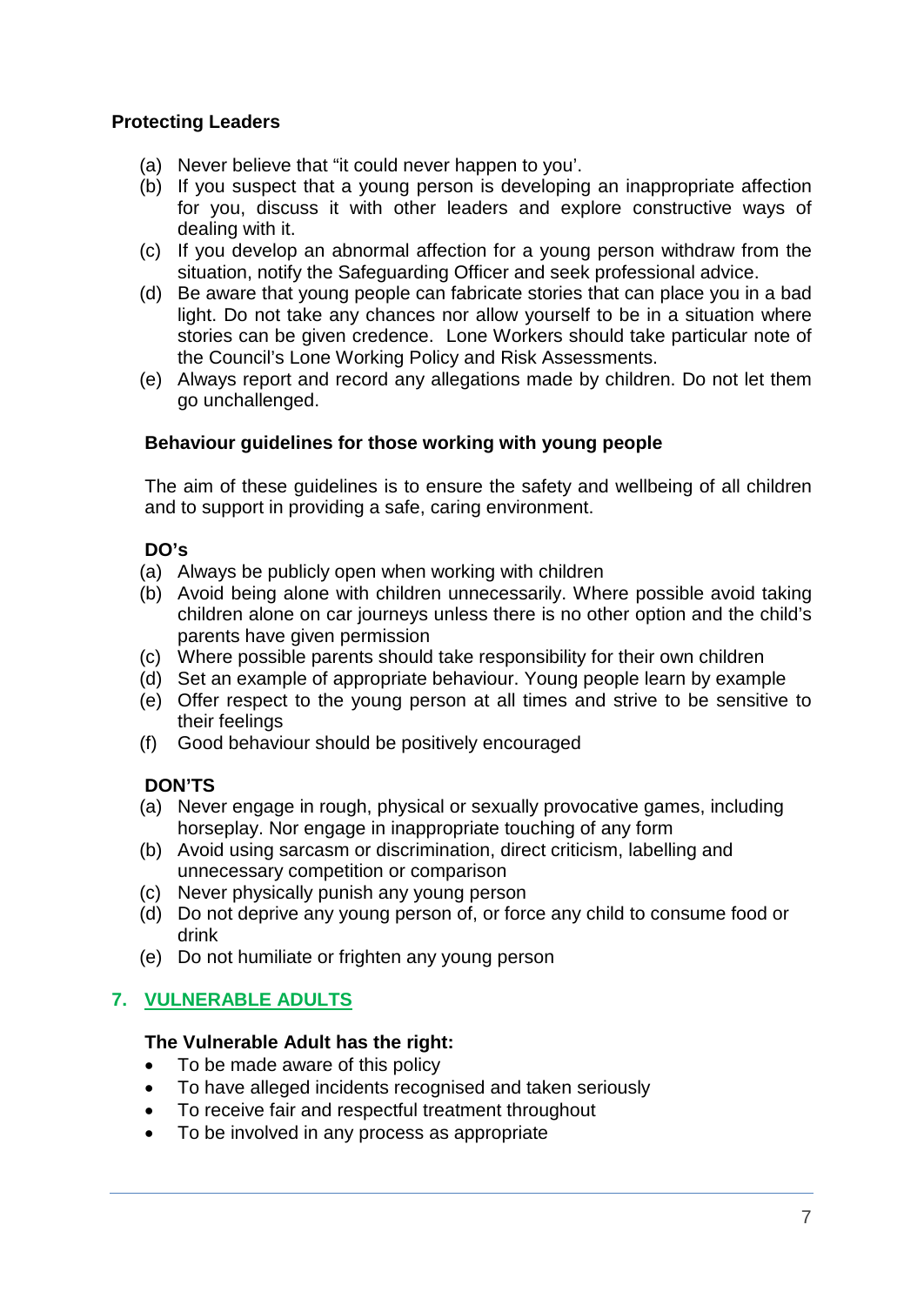• To receive information about the outcome

#### **Procedure in the event of a disclosure**

It is important that vulnerable adults are protected from abuse. All complaints, allegations or suspicions must be taken seriously.

This procedure must be followed whenever an allegation of abuse is made or when there is a suspicion that a vulnerable adult has been abused.

Promises of confidentiality should not be given as this may conflict with the need to ensure the safety and welfare of the individual.

A full record shall be made as soon as possible of the nature of the allegation and any other relevant information.

This should include information in relation to the date, the time, the place where the alleged abuse happened, your name and the names of others present, the name of the complainant and, where different, the name of the adult who has allegedly been abused, the nature of the alleged abuse, a description of any injuries observed, the account which has been given of the allegation.

#### <span id="page-7-0"></span>**Responding to an allegation**

Any suspicion, allegation or incident of abuse must be reported to the Safeguarding Officer. The designated Safeguarding Officer in Braunstone Town Council is the Deputy Executive Officer & Community Services Manager, Pauline Snow, who can be contacted on 0116 289 9270 or at Braunstone Civic Centre. Any concerns or reports of abuse must be reported to this individual as soon as possible.

The Safeguarding Officer shall telephone and report the matter to the appropriate local adult social services duty social worker (or the Police if the person is in immediate danger).

A written record of the date and time of the report shall be made and the report must include the name and position of the person to whom the matter is reported. The telephone report must be confirmed in writing to the relevant local authority adult social services department within 24 hours.

# <span id="page-7-1"></span>**8. SUPPORT FOR THOSE WHO REPORT ABUSE**

All those making a complaint or allegation or expressing concern, whether they are role holders, service users, carers or members of the general public should be reassured that:

- they will be taken seriously
- their comments will usually be treated confidentially, but their concerns may be shared with the appropriate authorities if they or others are at significant risk.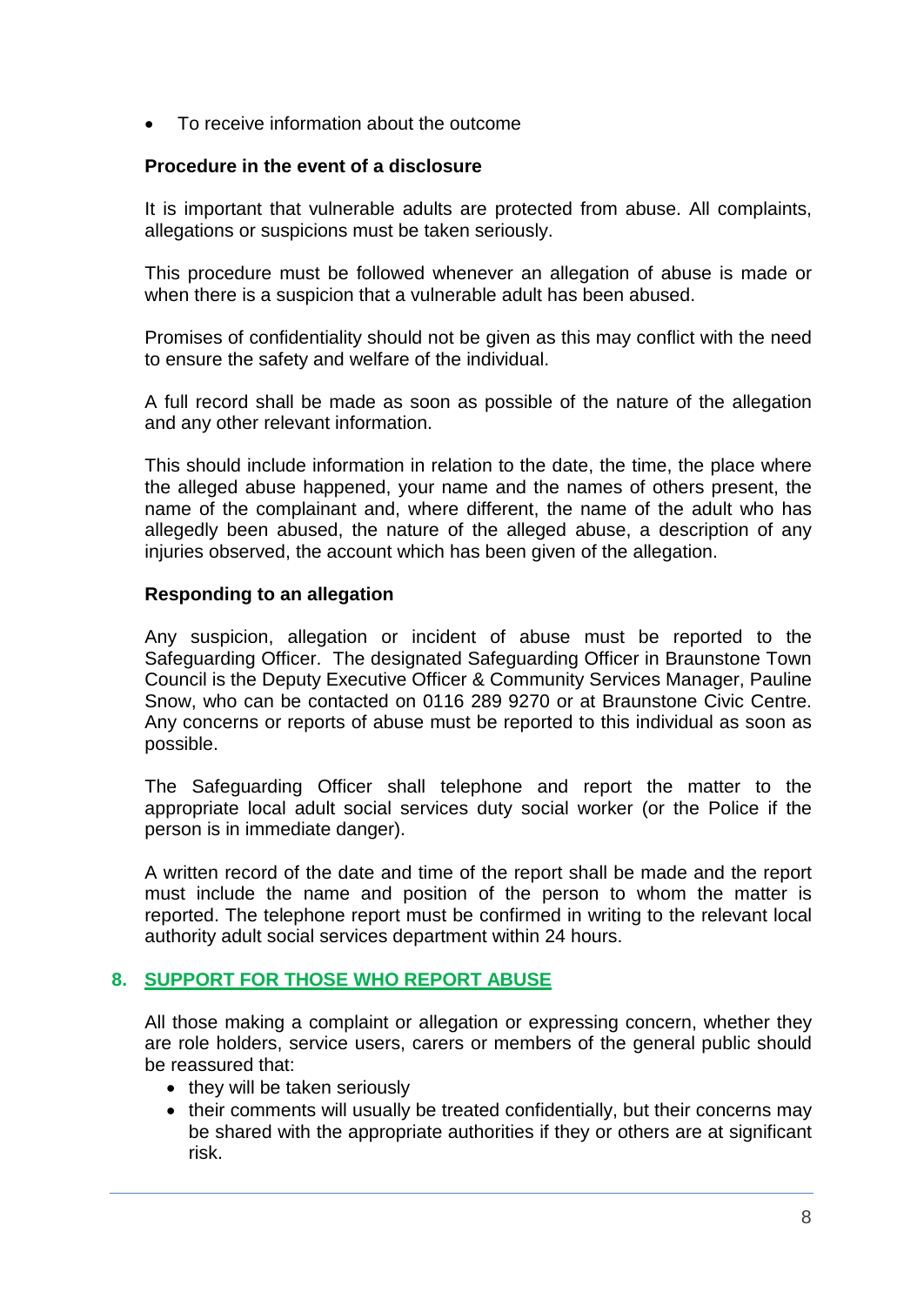# <span id="page-8-0"></span>**9. WHISTLEBLOWING**

In the event that the abuse cannot be reported to the Town Council's Safeguarding Officer, you can report to either to the Executive Officer & Town Clerk, a Town Councillor or a designated whistleblowing helpline such as:

- Whistleblowing Helpline (for NHS and social care staff) http://wbhelpline.org.uk/ 08000 724725
- Public Concern at Work 020 7404 6609 http://www.pcaw.org.uk/

# <span id="page-8-1"></span>**10. DEALING WITH ALLEGATIONS AGAINST A ROLE HOLDER**

Braunstone Town Council will assure all councillors, staff, volunteers and contractors that it will fully support and protect anyone, who in good faith reports his or her concern that a colleague is, or may be, abusing a child or vulnerable adult. Where there is a complaint against a councillor, member of staff, volunteer or contractor there may be three types of investigation:

- a criminal investigation,
- a child or vulnerable adult protection investigation,
- a disciplinary or misconduct investigation (member of staff only).

The results of any investigations may well influence the disciplinary investigation, but not necessarily.

#### <span id="page-8-2"></span>**Concerns about poor practice:**

- (a) If, following consideration, the allegation is clearly about poor practice; this will be dealt with as a misconduct issue
- (b) If the allegation is about poor practice by the Safeguarding Officer or if the matter has been handled inadequately and concerns remain, it should be reported to the Executive Officer & Town Clerk who will decide how to deal with the allegation and whether or not the organisation should initiate disciplinary proceedings.

#### <span id="page-8-3"></span>**Concerns about suspected abuse:**

- (a) Any suspicion that a child and/or vulnerable adult has been abused by either a member of staff or a volunteer should be reported to the designated Safeguarding Officer, who will take such steps as considered necessary to ensure the safety of the individual in question and any other child and/or vulnerable adult who may be at risk
- (b) The designated Safeguarding Officer will refer the allegation to the social services department who may involve the police, or go directly to the police if out-of-hours
- (c) The parents or carers of the child or vulnerable adult will be contacted as soon as possible following advice from the social services department
- <span id="page-8-4"></span>(d) If the Safeguarding Officer is the subject of the suspicion/allegation, the report must be made to the Executive Officer & Town Clerk or Chair of the Council's Employing Committee will refer the allegation to Social Services.